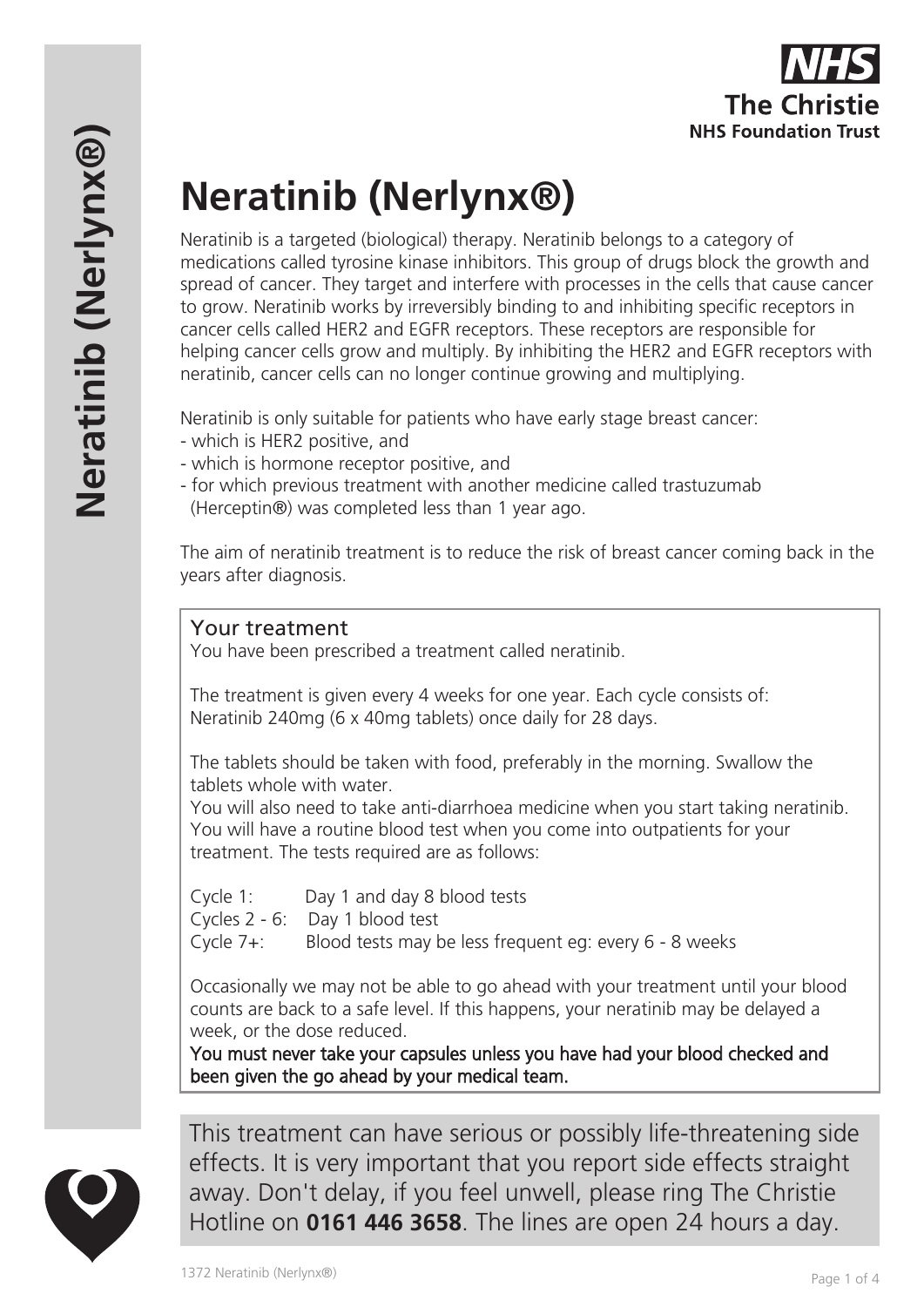# Drug interactions

Tell your medical team if you are taking any other medication. This is because neratinib can affect the way some medicines work. Also some medicines can affect the way neratinib works. In particular the following: ketoconazole or fluconazole, erythromycin or clarithromycin, rifampicin, protease inhibitors (anti-viral medication), carbamazepine, phenobarbital or phenytoin, St John's Wort, dilitiazem or verapamil, digoxin, lansoprazole, omeprazole, ranitidine, cimetidine or similar medicines that reduce stomach acid. Grapefruit juice should be avoided when you are taking Neratinib.

# Possible side effects

This treatment can cause many different side effects. Some are more likely to occur than others. Everyone is different and not everyone gets all the side effects. Most side effects are usually temporary, but in some rare cases they can be life threatening. It is important to tell your medical team about any side effects so they can be monitored and where possible, treated.

# Common side effects (more than 1 in 10)

# • Diarrhoea

Diarrhoea is a very common side effect of neratinib and anti-diarrhoeal medicines should be taken to relieve this symptom. Diarrhoea usually happens early in treatment with neratinib, during the first month and may be recurrent. Although uncomfortable, mild diarrhoea does not usually cause serious problems. However, diarrhoea may be severe, causing you to get dehydrated. You should take your anti-diarrhoeal medicines regularly as prescribed, starting with the very first dose of neratinib. Try to remain well hydrated (8 - 10 glasses of clear fluids each day). Diarrhoea can be serious and lead to hospitalisation. If you continue to have more than 4 extra bowel movements a day (compared to pre-treatment) despite taking the anti-diarrhoea medication, contact The Christie Hotline on 0161 446 3658.

If you become constipated as a result of the anti-diarrhoeal medication contact The Christie Hotline as they will be able to advise how to adapt the anti-diarrhoeal medication.

## • Nausea and vomiting (sickness)

The severity of this varies from person to person. Anti-sickness medication may be given along with your treatment to prevent this. You can also be given anti-sickness tablets to take at home. If you continue to feel or be sick, contact your GP or this hospital because your anti-sickness medication may need to be changed or increased.

# • Stomach pain

## • Fatigue

Some treatment may make you feel tired and lacking in energy. It can be frustrating when you feel unable to cope with routine tasks. You may benefit from additional support during your treatment. Complementary therapies may be helpful. Speak to your medical team for further information. If necessary, take time off work. Gentle exercise, such as walking, can help.

## • Poor appetite

If you lose your appetite, please be sure to tell your doctor or nurse at your next hospital visit. Ask staff for a copy of the booklet 'Eating - help yourself'.

#### • Skin rash

You may develop a skin rash, dry skin or itching. This is usually mild and easily treated. Please tell your medical team at your next visit.

# • Muscle spasms or cramps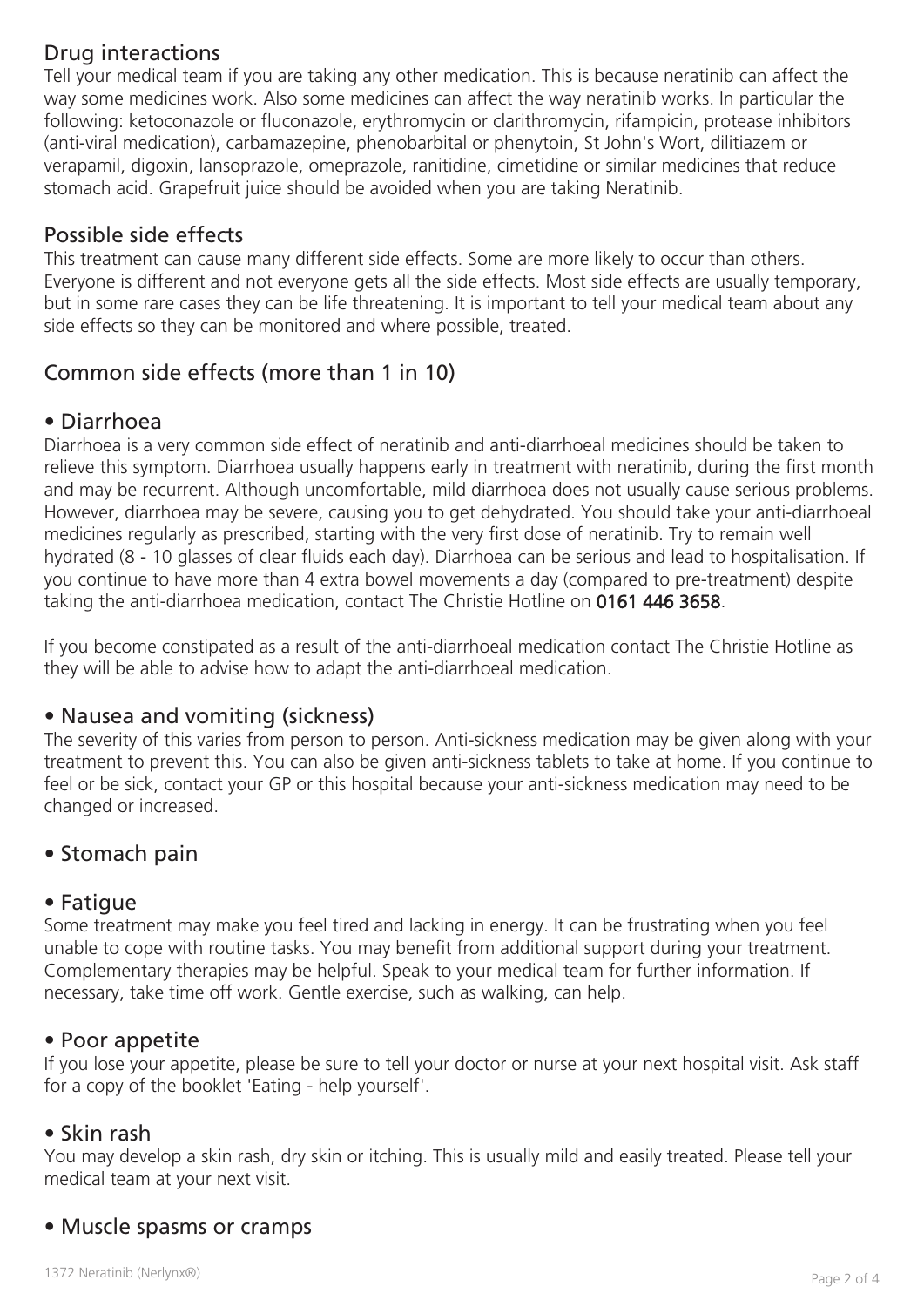# • Mouth pain or mouth ulcers

Your mouth may become sore or dry, or you may notice small mouth ulcers during this treatment. Drinking plenty of fluids and cleaning your teeth regularly and gently with a soft toothbrush can help to reduce the risk of this happening. We can prescribe a mouthwash for you to use during treatment. You can dilute this with water if your mouth is sore. Ask your medical team for further advice. There is also, general mouth care information in The Christie chemotherapy booklet. If you continue to have a sore mouth, contact The Christie Hotline.

# Uncommon side effects

## • Liver problems

This treatment can occasionally cause abnormal liver blood tests (rises in bilirubin). This is rarely very severe, but your liver function will be monitored just after you have started treatment and every time you come to clinic.

Not all side effects are listed above. Some rare side effects (occurring in less than 10% of patients) are not listed here. However, you should always inform your medical team if you experience any unusual symptoms.

## Late effects

Long-term possible side effects of treatment with neratinib are not yet completely known. Your medical team can discuss any concerns you may have.

# Sex, contraception and fertililty

### Women who can become pregnant

We recommend you use an effective form of contraception throughout neratinib treatment and up to a month after your last dose. If you suspect that you may be pregnant please contact the hospital immediately.

#### Men

We recommend you use a form of barrier contraception, such as a condom, throughout neratinib treatment and up to 3 months after your last dose.

# **Contacts**

If you have any general questions or concerns about your treatment, please ring the area where you are having treatment.

- Administration enquiries 0161 918 7606/7610
- Chemotherapy nurse 0161 918 7171
- Clinical trials unit 0161 918 7663

For advice ring The Christie Hotline on 0161 446 3658 (24 hours)

Your consultant is: .....................................................................

Your hospital number is: ...........................................................

Your key worker is: ....................................................................